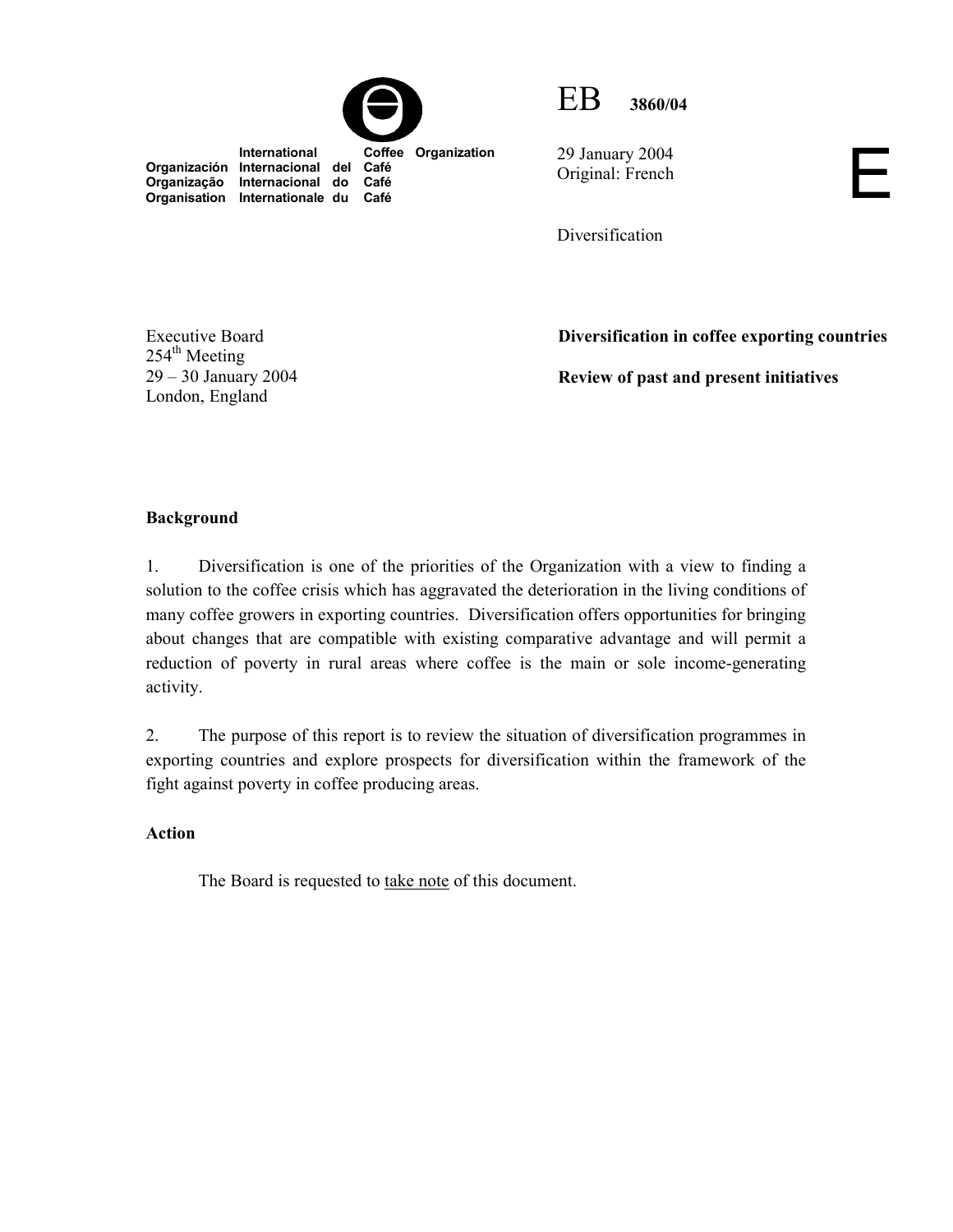## **Diversification initiatives in coffee exporting countries**

## *Experience of the ICO Diversification Fund*

1. The purpose of the Diversification Fund established under the International Coffee Agreement 1968 was to encourage mainly horizontal diversification in coffee exporting countries in order to alleviate the serious hardship caused by the marked imbalance between supply and demand consequent upon the existence of excess supplies in relation to requirements. Under the provisions of the 1968 Agreement, Members undertook to adjust their coffee production to the amount needed for domestic consumption, exports and stocks. The experience gained during the early years of the first Agreement led Members to the conclusion that more binding provisions concerning production were necessary if any progress were to be made in achieving the objectives of Article 48 on production aims. It would be desirable to find means of encouraging other forms of agricultural or agriculturallybased activity as an alternative to coffee production. A fund was created to channel part of the earnings from coffee exports into the strengthening and diversification of the agricultural sectors of the economies of Member countries<sup>1</sup>.

2. The main purpose of the Fund was to limit coffee production in order to bring supply into reasonable balance with world demand and to maintain such balance. The Fund was established to divert resources from the cultivation of coffee to activities such as the cultivation of other crops which would not only enhance the country's economic position but would also enable coffee growers to increase their income. It was necessary, therefore, to establish measures to encourage producing countries to adopt coffee policies to rationalize production and marketing methods in order to safeguard the world coffee industry.

3. Programmes initiated by the Diversification Fund promoted the development of a broader base of agricultural activities in a number of countries. Table 1 below shows the main activities undertaken through the ICO Diversification Fund.

 $\frac{1}{1}$ *Report on the Diversification Fund of the International Coffee Organization, document EB-1704/79.*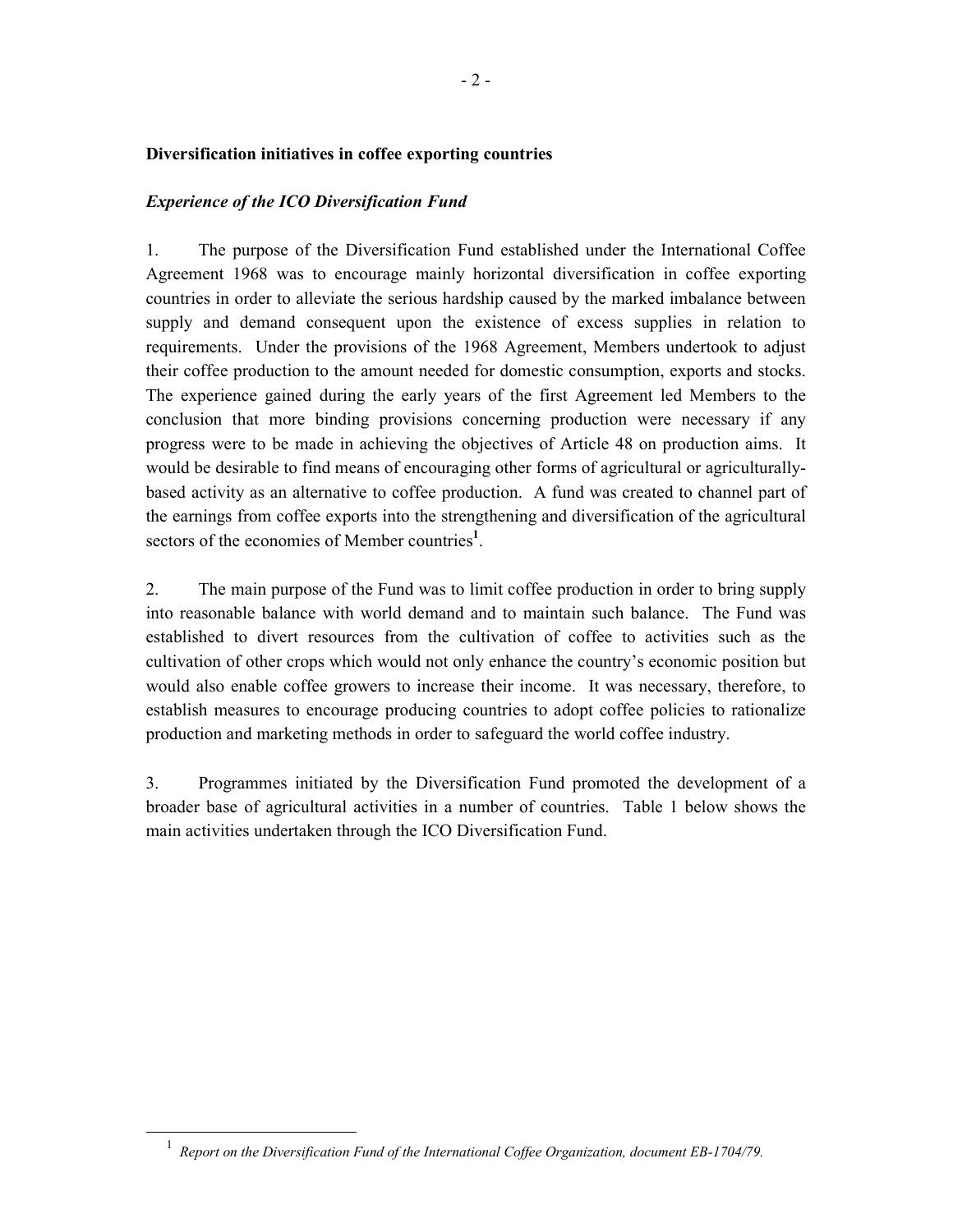| Country               | <b>Diversification activities</b>                                                                                                                                                                                                     | <b>Results</b>                                                                                                 |
|-----------------------|---------------------------------------------------------------------------------------------------------------------------------------------------------------------------------------------------------------------------------------|----------------------------------------------------------------------------------------------------------------|
| <b>Brazil</b>         | Creation of an export corridor, which was a programme to<br>$\blacksquare$<br>finance projects that contributed towards increasing exports<br>of agricultural products other than coffee;<br>Research in the field of food technology | Increase in non-<br>traditional agricultural<br>production (maize, soya,<br>sorghum, citrus juice,<br>$etc.$ ) |
| Cameroon              | Project for the development of banana growing<br>$\overline{\phantom{a}}$                                                                                                                                                             | Increase in banana<br>production                                                                               |
| Colombia              | Credits for coffee farmers to develop cocoa growing in order<br>$\overline{\phantom{a}}$<br>to meet domestic consumption since per capita cocoa<br>consumption in Colombia is one of the highest in the world                         | Increase in cocoa<br>$\overline{\phantom{0}}$<br>production and reduction<br>of imports                        |
| Dominican<br>Republic | Agricultural intensification and diversification<br>$\overline{\phantom{a}}$                                                                                                                                                          |                                                                                                                |
| Ecuador               | Credits for coffee farmers to diversify into seasonal crops<br>$\blacksquare$<br>(castor oil plants) and development of pasture for livestock<br>production in coffee areas                                                           | Increase in cattle<br>production                                                                               |
| Guatemala             | Expansion of oil palm production;<br>$\overline{\phantom{a}}$<br>Production of citrus and tropical fruits<br>$\overline{\phantom{a}}$                                                                                                 | Increase in products<br>other than coffee                                                                      |
| India                 | Diversification in coffee farms by promoting cultivation of<br>$\overline{\phantom{a}}$<br>alternative products such as oranges, bananas, silver oak,<br>etc.                                                                         |                                                                                                                |
| Indonesia             | Credits for coffee farmers to develop clove production in<br>$\overline{\phantom{a}}$<br>coffee producing areas                                                                                                                       |                                                                                                                |
| Côte<br>d'Ivoire      | Development of production of rice, the country's main<br>$\blacksquare$<br>foodstuff                                                                                                                                                  | Reduction of rice<br>imports                                                                                   |
| Madagascar            | Development of oil palm<br>$\overline{\phantom{0}}$                                                                                                                                                                                   | Substitution of imports                                                                                        |
| Nicaragua             | Development of cassava<br>$\blacksquare$                                                                                                                                                                                              |                                                                                                                |
| Rwanda                | Development of tea plantations<br>$\blacksquare$                                                                                                                                                                                      |                                                                                                                |
| Tanzania              | Development of tea plantations<br>$\blacksquare$                                                                                                                                                                                      |                                                                                                                |
| Togo                  | Development of fruit crop<br>$\blacksquare$                                                                                                                                                                                           |                                                                                                                |

**Table 1: Diversification activities financed by the Diversification Fund** 

4. During the last three decades, some developing countries have managed to diversify their exports while others still have extremely coffee-dependent economies. A recent European Commission study indicated that a large number of countries still depend on agricultural export products for at least 20% of their exports (Table  $2)^2$ .

 <sup>2</sup> Commission européenne *"Commerce des produits de base agricoles, dépendance et pauvreté : analyse des défis pour les pays en développement" (European Commission: " Agricultural commodity trade, dependence and poverty: analysis of challenges facing developing countries"), Working Paper, SEC (2003) 908, Brussels, August 2003).*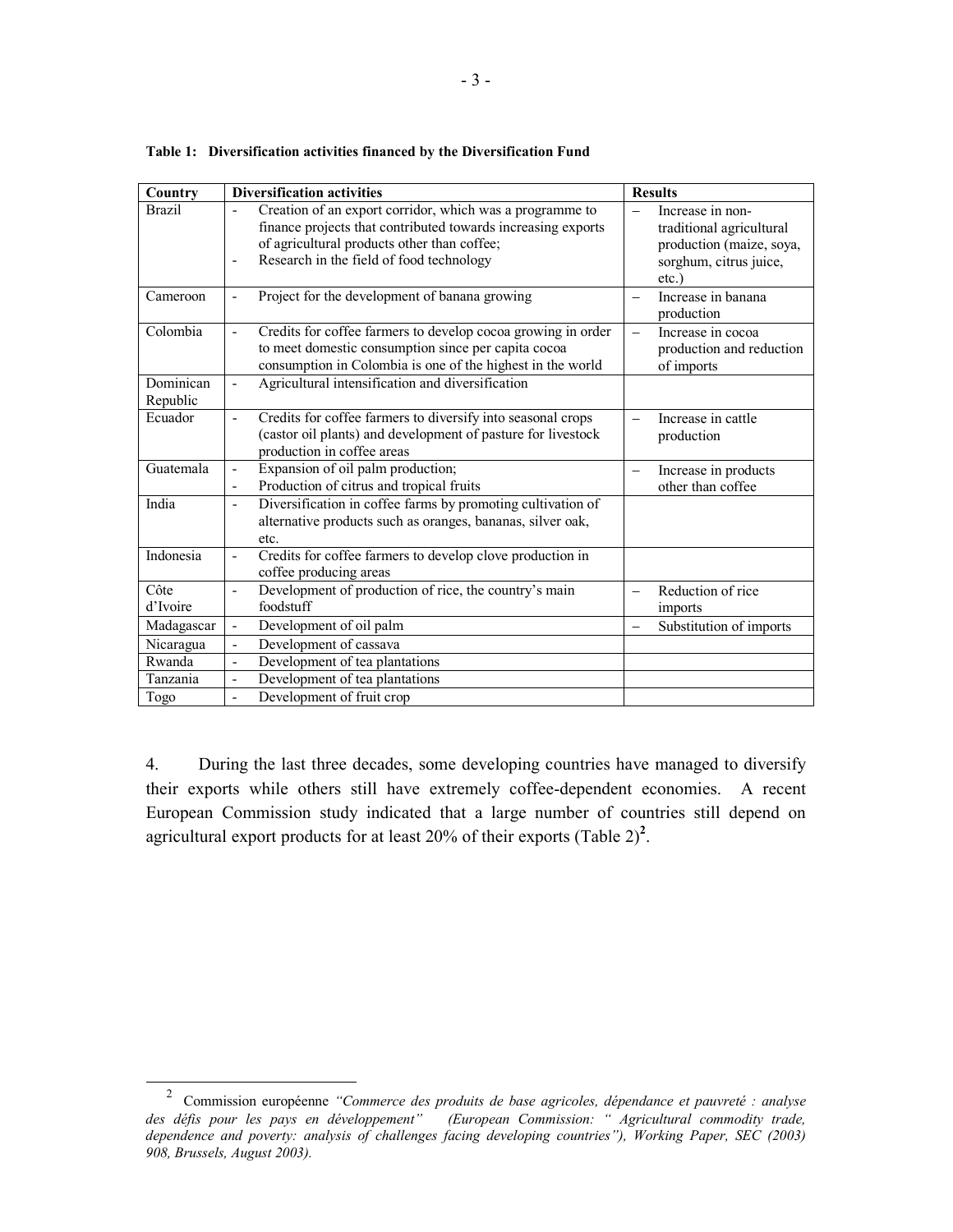| Product     | Dependent country                                                      |
|-------------|------------------------------------------------------------------------|
| Coffee      | Burundi (79%); Ethiopia (64%); Uganda (59%); Rwanda (56%); Sierra      |
|             | Leone (32%); Nicaragua (27%); El Salvador (24%); Guatemala (24%);      |
|             | Honduras $(23%)$                                                       |
| Sugar       | Saint Kitts and Nevis (35%); Cuba (35%); Belize (26%); Guyana (24%);   |
|             | Fiji (23%); Mauritius (20%); Swaziland (20%)                           |
| Banana      | Saint Lucia (54%); Saint Vincent (37%); Dominica (27%); Ecuador (24%); |
|             | Costa Rica (21%); Panama (23%)                                         |
| Cotton      | Burkina Faso (39%); Chad (37%); Benin (33%); Mali (30%); Togo (23%);   |
|             | Somalia (23%)                                                          |
| Cocoa       | Niue (71%); Sao Tome and Principe (69%); Côte d'Ivoire (36%); Ghana    |
|             | (24%)                                                                  |
| Tobacco     | Malawi $(59\%)$ ; Zimbabwe $(22\%)$                                    |
| Cashew nuts | Guinea-Bissau (48%)                                                    |
| Pumpkins    | Tonga $(44%)$                                                          |
| Copra       | Vanuatu (43%); Kiribati (42%)                                          |
| Soya        | Paraguay (39%)                                                         |
| Nutmeg      | Grenada (38%)                                                          |
| Vanilla     | Comoros $(34\%)$                                                       |
| Tea         | Kenya $(26\%)$                                                         |
| Groundnuts  | Gambia (20%)                                                           |

**Table 2: Agricultural products accounting for more than 20% of total exports of goods by developing countries** 

#### *Diversification programmes in the course of implementation*

5. In the context of the fight against poverty in rural areas, which has been aggravated by the coffee crisis, a number of countries have undertaken diversification programmes. Other projects are awaiting financing for their implementation. One of these is the Mexican project for the reforestation programme to replace economically unproductive coffee farms in the Veracruz region. A request for financing has been submitted to the Common Fund for Commodities. Another project provides for access to credits to finance agricultural diversification in coffee producing areas in Côte d'Ivoire, Cameroon, Burundi and Rwanda. This is a pilot project designed to enable selected coffee farmers to develop food crops, livestock activities and processing of products for the local and regional markets. Oxfam has developed a similar project for the production of food crops in the Caribbean (Haiti, Dominica, Cuba and Venezuela). A project for intercropping coffee and maize, initiated in Colombia by the *Federación Nacional de Cafeteros de Colombia* (National Federation of Coffee Growers of Colombia), is described in document EB-3856/03 and its Addendum. A vertical diversification programme relating to alternative uses for coffee by-products has been prepared by Costa Rica and submitted to the Organization for eventual financing. It should be noted that the financing of diversification projects is still a problem for these countries.